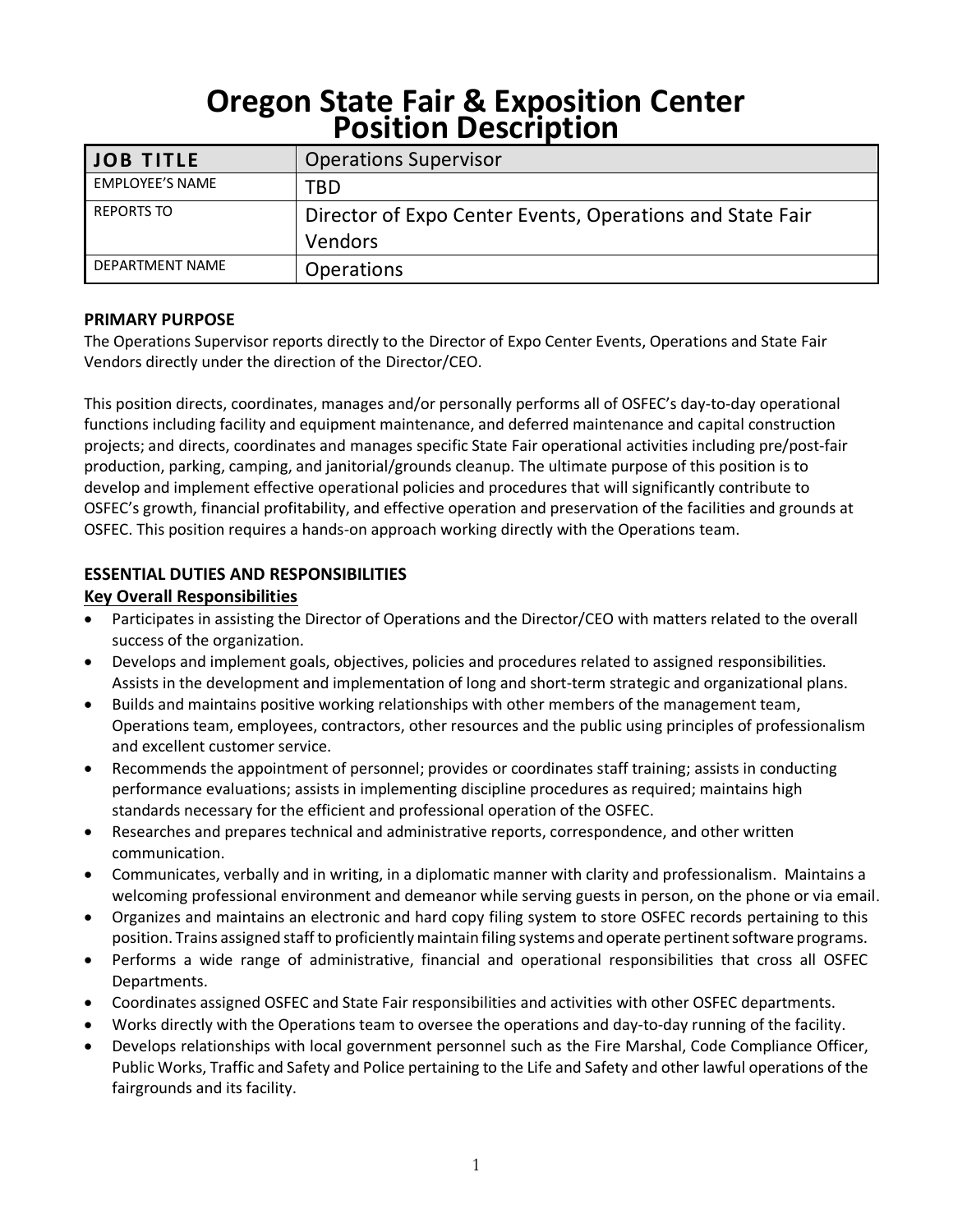## **Risk Management**

- Responsible, in conjunction with the Administration Supervisor, for the OSFEC's Risk Management and Employee Safety Program. Collaborates with staff and consultants to develop regulatory standards, program objectives and environmental and safety policies. Identifies corrective action strategies and provides periodic status reports to management.
- Responsible for developing and implementing the following programs that comply with Oregon Occupational Safety and Health Department (OSHA) statutes, administrative rules and recommendations. This list is not all inclusive and may include additional topics in the future as directed by Oregon OSHA:
	- o Injury and Illness Prevention Program
	- o Assessing and providing the required Personal Protective Equipment
	- o Written Hazard Communication Program
	- o Accident Investigation Program
	- o Vehicle, Forklift, Aerial Device Training and Inspection
	- o Golf Cart/ATV Safety Training:
	- o Fall Protection Policy
	- $\circ$  Onsite evaluation during the annual Fair and non-fair events to ensure that Directors, managers, supervisors and employees are complying with all aspects of the Oregon State Fair Employee Safety Program.
	- $\circ$  Develop an annual report that evaluates the OSFEC Employee Safety Program and provides recommendations for improved employee safety.
- Monitors and ensures that certificates of insurance for all contracts and leases comply with OSFEC's requirements, are current with respect to coverage period, limits and endorsements, and are updated as necessary.
- Assists Directors, department managers, and supervisors with, and ensures timely completion of, reports documenting all accidents, injuries, property damage, claims and potential claims.
- Works with the Director of Operations to submits documentation as required by DAS-RM and the State of Oregon regarding accidents, injuries, property damage, claims and potential claims.
- Maintains records of all such documentation, and all related correspondence, legal documents, and other materials.
- Maintains records of all losses and litigation.

# **Physical Plant Operation Management**

- Prioritizes, schedules, assigns, inspects and manages routine maintenance of OSFEC's facilities and including regular inspection and upkeep of buildings, landscaping, gates and fences, roadways, parking lots, utility infrastructure including electrical, plumbing, sewer, natural gas, and fire suppression systems.
- Plans and implements repairs to the facilities including but not limited to carpentry, painting, planting, and plumbing. Works with Project Manager on capital improvement projects.
- Regularly inspects, prioritizes, schedules, documents and manages maintenance and repairs of OSFEC's equipment including but not limited to vehicles, other rolling stock, and other equipment and tools utilized in the performance of facility and equipment maintenance.
- Physically work with Operations team to get projects completed.
- Supervises operations staff (direct hire) and temporary employees provided by personnel contractor. Responsible for assisting with hiring, coaching, performance review and corrective action, if required. Authorizes weekly schedules for direct hires and any required temporary employees.
- Oversees contractors including but not limited to janitorial, electricians, plumbers, landscape contractors, HVAC, cleaning crews, security and sweeping. Works cooperatively with the Director of Operations and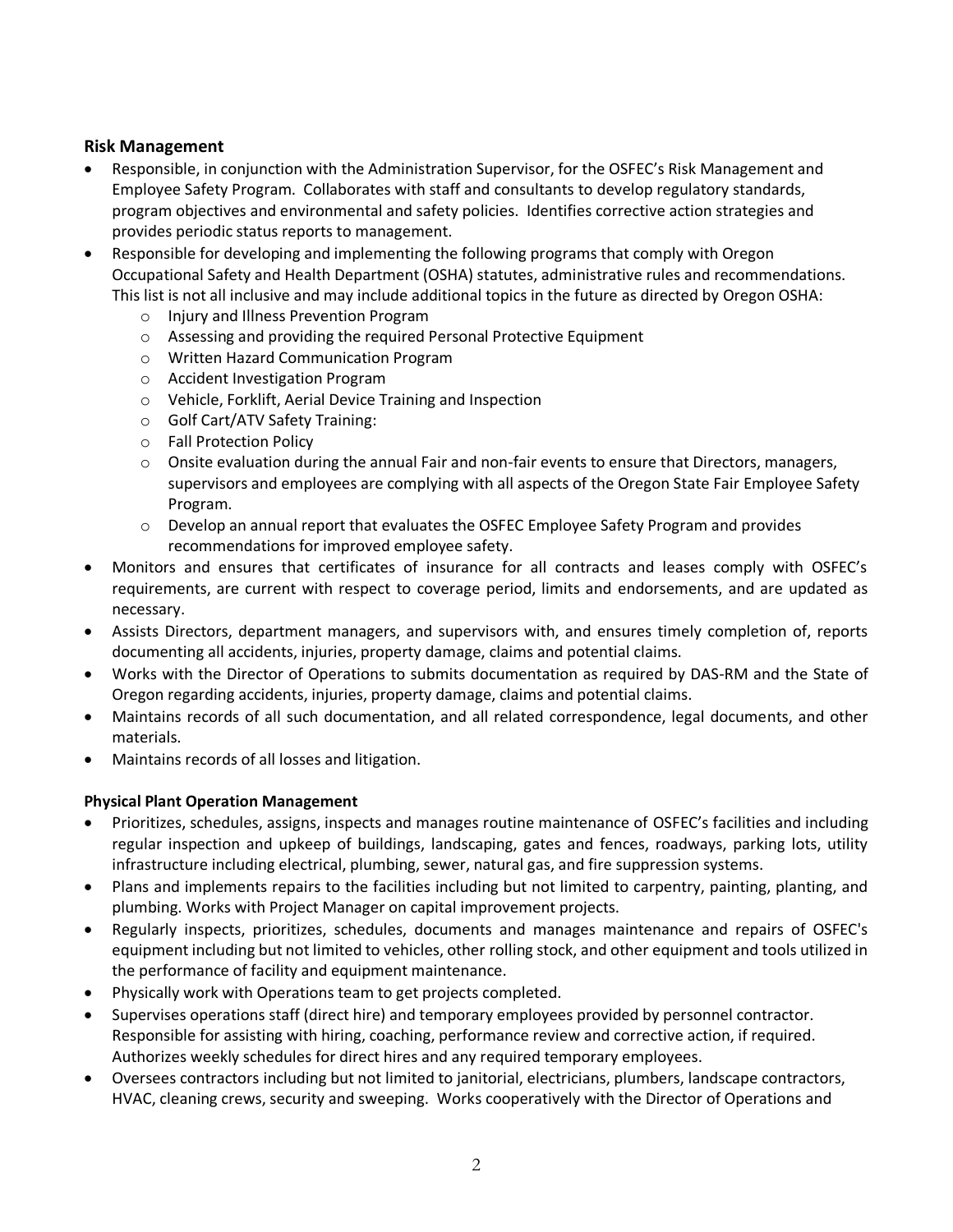Director/CEO to solicit quotes or bids, negotiate terms and conditions for those services and others as required.

- Identifies, prioritizes and estimates cost of deferred maintenance needs of OSFEC's facilities and equipment, and provides recommendations to the GM regarding project priorities
- Assists with preparation of bid specifications and documents, securing bids, and developing contracts and purchasing materials related to deferred maintenance projects
- Plans, schedules, assigns, inspects and manages deferred maintenance projects approved by the Director of Operations and Director/CEO.
- Manages Janitorial supply inventory and contract. Orders supplies as needed.
- Works directly with alarm company and deals with calls as needed.

## **State Fair Activities**

- Organizes, directs and coordinates specific State Fair operational activities including pre/post-fair production, parking, camping, and janitorial/grounds cleanup.
- Hires, trains and coach's department managers and supervisors of assigned areas of responsibility. Monitors department budgets and guides managers and supervisors on maintaining budget limitations.
- Requires managers and supervisors of assigned areas of responsibility to provide annual department operational manuals that provide for consistent operations that adhere to policies and procedures.
- Works cooperatively with managers and supervisors of assigned areas of responsibility to develop long term plans for successful department operations.

## **Supervision**

- Directly supervises a number of OSFEC full-time, part-time, temporary employees, volunteers and OSFEC contractors over a wide variety of disciplines to accomplish and fulfill the assigned functions and responsibilities.
- Communicates responsibilities and deadlines in advance to assigned staff and contractors.
- Provides coaching and training to improve employee performance. Takes corrective action, if necessary, and provides written documentation of any corrective action. For all temp agency employees, corrective action and written documentation must be coordinated and approved by temp agency prior and Director of Operations to any action being taken.

## **Other Duties as Assigned**

• Perform additional duties as assigned by the Director of Operations and Director/CEO.

## **MINIMUM QUALIFICATIONS AND EXPERIENCE**

- Any combination of education and experience equivalent to the successful completion of a Bachelor's degree from an accredited college or university and five years of increasingly responsible experience in fair, event or exhibition management, five years of responsible experience in Operations and Facilities maintenance, including two years of supervisory responsibility.
- Must pass criminal and financial background check.
- Must enter into a non-disclosure/confidentiality agreement.
- Courses are beneficial and encouraged that enhance the professional development of the employee, such as courses offered by the IAFE Institute of Fair Management, Western Fairs Association, Oregon Fairs Association Cascade Employers Association, and others.

## **SPECIALIZED EQUIPMENT & SOFTWARE PROGRAMS**

- Microsoft Outlook, Word, Excel
- Adobe Sign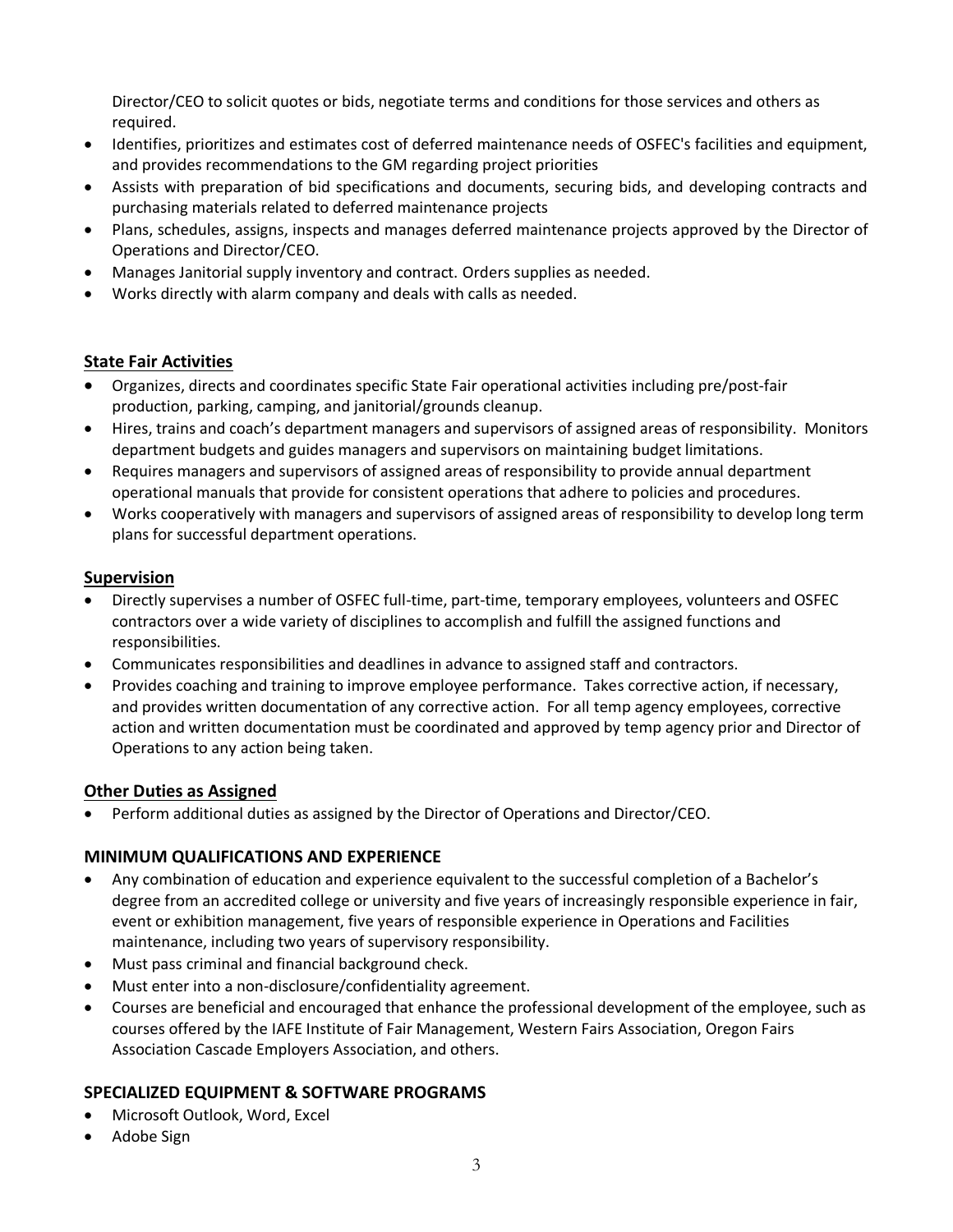- Business phone system
- Motorized and non-motorized tools and equipment

| <b>PHYSICAL DEMAND</b>                                                                   |                                                                                                                                                                                                 |                                                 |                                                                        |                 |                             |                  |  |  |
|------------------------------------------------------------------------------------------|-------------------------------------------------------------------------------------------------------------------------------------------------------------------------------------------------|-------------------------------------------------|------------------------------------------------------------------------|-----------------|-----------------------------|------------------|--|--|
| The physical effort typically applied in this job includes (check all applicable boxes): |                                                                                                                                                                                                 |                                                 |                                                                        |                 |                             |                  |  |  |
|                                                                                          | Lifting<br>X                                                                                                                                                                                    | X                                               | Pulling                                                                | Reaching<br>X   | Χ                           | Manipulating     |  |  |
|                                                                                          | X<br>Carrying                                                                                                                                                                                   | X                                               | Pushing                                                                | X<br>Shoveling  | X                           | Keying/typing    |  |  |
|                                                                                          | Other (specify)                                                                                                                                                                                 |                                                 |                                                                        |                 |                             |                  |  |  |
|                                                                                          |                                                                                                                                                                                                 |                                                 | Typical lifting and the frequency of application:                      |                 |                             |                  |  |  |
|                                                                                          | <b>Amount of</b>                                                                                                                                                                                |                                                 |                                                                        |                 | % of Time Effort is Applied |                  |  |  |
|                                                                                          | <b>Effort Applied</b>                                                                                                                                                                           |                                                 | Less than 15%                                                          | 15% to 40%      | 40% to 70%                  | More than<br>70% |  |  |
|                                                                                          | Less than 1lb.                                                                                                                                                                                  |                                                 |                                                                        |                 |                             | X                |  |  |
|                                                                                          | Between 1 & 5 lbs.                                                                                                                                                                              |                                                 |                                                                        |                 | $\pmb{\mathsf{X}}$          |                  |  |  |
|                                                                                          | Between 5 & 25 lbs.                                                                                                                                                                             |                                                 |                                                                        |                 | $\boldsymbol{\mathsf{X}}$   |                  |  |  |
|                                                                                          | Between 25 & 60 lbs.                                                                                                                                                                            |                                                 |                                                                        |                 | $\pmb{\times}$              |                  |  |  |
|                                                                                          | More than 60 lbs.                                                                                                                                                                               |                                                 |                                                                        |                 | X                           |                  |  |  |
|                                                                                          |                                                                                                                                                                                                 |                                                 | The typical work positions for this position (check those applicable): |                 |                             |                  |  |  |
|                                                                                          | Sitting<br>X                                                                                                                                                                                    | X.                                              | Standing                                                               | Walking<br>X    |                             |                  |  |  |
|                                                                                          | Stooping<br>x                                                                                                                                                                                   | Confined<br>Bending<br>$\times$<br>$\mathsf{x}$ |                                                                        |                 |                             |                  |  |  |
|                                                                                          |                                                                                                                                                                                                 | Other (specify)                                 |                                                                        |                 |                             |                  |  |  |
|                                                                                          | <b>MENTAL OR VISUAL DEMAND</b>                                                                                                                                                                  |                                                 |                                                                        |                 |                             |                  |  |  |
|                                                                                          | X                                                                                                                                                                                               |                                                 |                                                                        |                 |                             |                  |  |  |
|                                                                                          | Concentrated mental and/or visual attention; the work involves performing complex tasks to<br>very close accuracy and quality specifications; or a high degree of hand and eye coordination for |                                                 |                                                                        |                 |                             |                  |  |  |
|                                                                                          | sustained periods.                                                                                                                                                                              |                                                 |                                                                        |                 |                             |                  |  |  |
|                                                                                          | <b>WORKING CONDITIONS</b>                                                                                                                                                                       |                                                 |                                                                        |                 |                             |                  |  |  |
|                                                                                          |                                                                                                                                                                                                 |                                                 |                                                                        |                 |                             |                  |  |  |
|                                                                                          | Identify the kinds of disagreeable elements incumbent would typically be exposed to in the wok area<br>(check all applicable boxes):                                                            |                                                 |                                                                        |                 |                             |                  |  |  |
|                                                                                          | Dust<br>x                                                                                                                                                                                       | X                                               | Dirt                                                                   | Heat<br>x       | Cold<br>X                   |                  |  |  |
|                                                                                          | <b>Fumes</b><br>x                                                                                                                                                                               | X                                               | <b>Noise</b>                                                           | Vibration<br>X. | Rain<br>X                   |                  |  |  |
|                                                                                          | Sun<br>x                                                                                                                                                                                        |                                                 | Other, specify                                                         |                 |                             |                  |  |  |
|                                                                                          | Position's physical surrounding description:                                                                                                                                                    |                                                 |                                                                        |                 |                             |                  |  |  |
|                                                                                          | Work is typically performed under reasonably good working conditions; while exposure to the<br>X.                                                                                               |                                                 |                                                                        |                 |                             |                  |  |  |
|                                                                                          | elements will occur.                                                                                                                                                                            |                                                 |                                                                        |                 |                             |                  |  |  |

#### **OSFEC EMPLOYEE HANDBOOK**

• The employee is required to read, sign and comply with the OSFEC Employee Handbook. The employee agrees to comply with all rules and policies outlined in the OSFEC Employee Handbook regardless whether they are conducting work on the OSFEC property or representing OSFEC at locations away from OSFEC property.

## **ATTENDANCE**

• The individual holding this position must comply with the attendance requirements as specified in the Employee Handbook under "Punctuality and Regular Work Attendance."